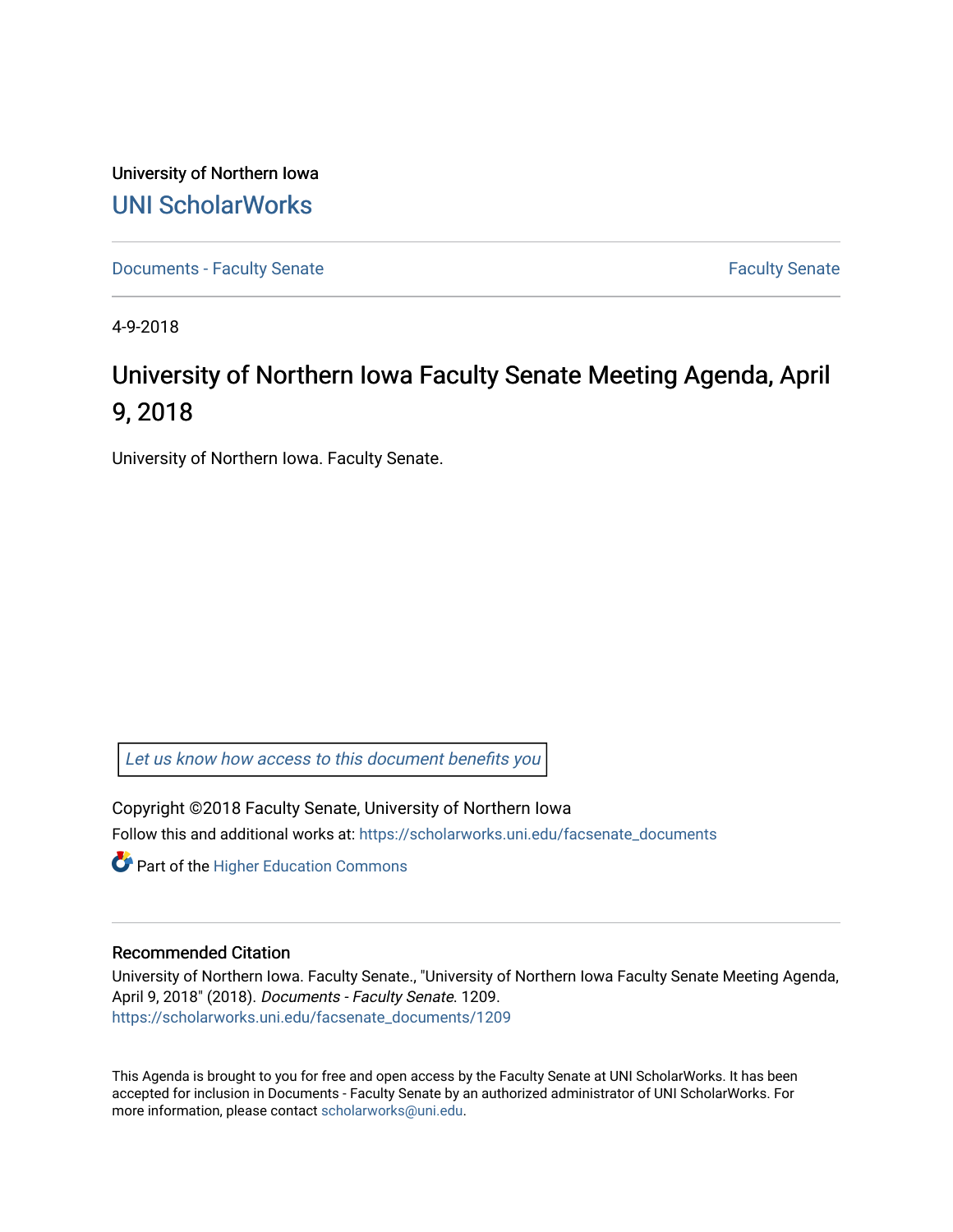## **UNI Faculty Senate Agenda Regular Meeting, Apr 9, 2018 Rod Library Scholar Space (301)**

### **Call to Order at 3:30 pm 1. Courtesy Announcements……..Call for Press Identification**

- a. Comments from President Nook
- b. Comments from Provost Wohlpart
- c. Comments from Faculty Chair Kidd
- d. Comments from United Faculty Vice-President Becky Hawbaker
- e. Comments from Senate Chair Walter
- f. Introduction of Guests
- **2. Minutes for Approval……………………. Mar 26, 2018 – Minutes, Summary**
- **3. Consideration of Calendar Items for Docketing** 
	- **a 1390 Emeritus Request for Melissa L. Beale, Professor, Communication Studies (1277)**
		- **i** [https://senate.uni.edu/current-year/current-and-pending-business/emeritus-request-melissa-l](https://senate.uni.edu/current-year/current-and-pending-business/emeritus-request-melissa-l-beale-professor-communication)[beale-professor-communication](https://senate.uni.edu/current-year/current-and-pending-business/emeritus-request-melissa-l-beale-professor-communication)

#### **4. New Business:**

#### **5. Consideration of Docketed Items:**

**a 1259 The Spring 2018 Revised Curriculum Handbook i https://senate.uni.edu/current-year/current-and-pending-business/spring-2018revised-curriculum-handbook**

#### **b 1250 Faculty Handbook Committee Consultation**

- **i.** https://senate.uni.edu/current-year/current-and-pending-business/faculty-handbook-committeeconsultation
- **c 1267 Emeritus Request for Blecha, Kathryn M, Instructor, Dept of Teaching i** [https://senate.uni.edu/current-year/current-and-pending-business/emeritus-request](https://senate.uni.edu/current-year/current-and-pending-business/emeritus-request-blecha-kathryn-m-instructor-dept-teaching)[blecha-kathryn-m-instructor-dept-teaching](https://senate.uni.edu/current-year/current-and-pending-business/emeritus-request-blecha-kathryn-m-instructor-dept-teaching)
- **d 1268 Emeritus Request for Thomas Blain, Instructor, Dept of Teaching i** [https://senate.uni.edu/current-year/current-and-pending-business/emeritus-request](https://senate.uni.edu/current-year/current-and-pending-business/emeritus-request-thomas-blain-instructor-dept-teaching)[thomas-blain-instructor-dept-teaching](https://senate.uni.edu/current-year/current-and-pending-business/emeritus-request-thomas-blain-instructor-dept-teaching)

#### **e 1269 Emeritus Request for Linda S. Rosulek, Student Teaching Coordinator, Dept of Teaching**

**i** [https://senate.uni.edu/current-year/current-and-pending-business/emeritus-request-linda](ttps://senate.uni.edu/current-year/current-and-pending-business/emeritus-request-linda-s-)[s-r](ttps://senate.uni.edu/current-year/current-and-pending-business/emeritus-request-linda-s-)osulek-student-teaching

**f 1270 Update on the edited Civic Action Plan - Dr. Gassman i** https://senate.uni.edu/current-year/current-and-pending-business/request-dr-gassmangive-update-edited-civic-action-plan